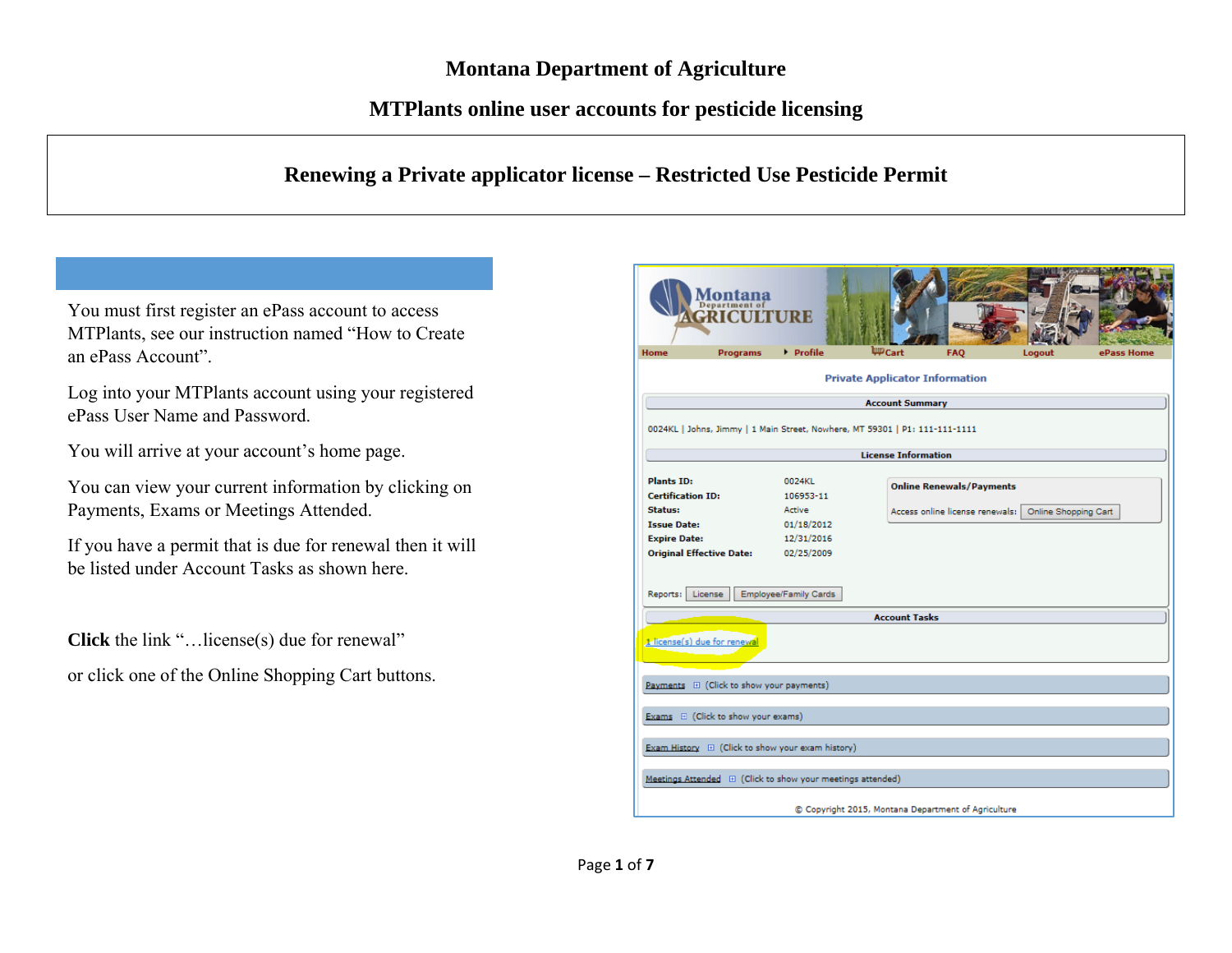**Click** on the checkbox next to your permit that is listed in your shopping cart in order to Select it.

**Click** - Add Selected Items to Cart

| The licensing fees for the item $(s)$ you selected will be |
|------------------------------------------------------------|
| listed in the Amount column.                               |

Verification of your licensing and contact information is required for each permit being renewed.

**Click** - Verification Needed

| <b>Shopping Cart</b>                                                                                                                                                                                                                                                                                                            |               |                    |
|---------------------------------------------------------------------------------------------------------------------------------------------------------------------------------------------------------------------------------------------------------------------------------------------------------------------------------|---------------|--------------------|
| <b>Account Information</b>                                                                                                                                                                                                                                                                                                      |               |                    |
| 0024KL   Johns, Jimmy   1 Main Street, Nowhere, MT 59301   P1: 111-111-1111                                                                                                                                                                                                                                                     |               |                    |
| Licenses and Product Registrations not renewed from the previous year are displayed below and available for renewal. Be<br>sure to only select the items you would like to add to your shopping cart, please review each page.<br>When you are done, click the "Add Selected Items to Cart" button to proceed to the next step. |               |                    |
|                                                                                                                                                                                                                                                                                                                                 |               | Exit Shopping Cart |
| Licenses<br>Select All On Page   Select None On Page Ø Show All                                                                                                                                                                                                                                                                 |               |                    |
| <b>Select</b><br>Program Type / [Account]                                                                                                                                                                                                                                                                                       | <b>Status</b> | <b>Expire Date</b> |
| Private Applicator (106953-11) / [0024KL - Johns, Jimmy]<br>⊆⊓                                                                                                                                                                                                                                                                  | Active        | 12/31/2016         |
| 1 record(s) found.                                                                                                                                                                                                                                                                                                              |               |                    |
| Add Selected Items to Cart<br>Clear Shopping Cart<br>© Copyright 2015, Montana Department of Agriculture                                                                                                                                                                                                                        |               | Exit Shopping Cart |

|                            | <b>Shopping Cart Verification</b>                                                                                                                                                                               |               |                    |
|----------------------------|-----------------------------------------------------------------------------------------------------------------------------------------------------------------------------------------------------------------|---------------|--------------------|
|                            | <b>Account Information</b>                                                                                                                                                                                      |               |                    |
|                            | 0024KL   Johns, Jimmy   1 Main Street, Nowhere, MT 59301   P1: 111-111-1111                                                                                                                                     |               |                    |
|                            | <b>License Verification</b>                                                                                                                                                                                     |               |                    |
| corrections if needed.     | Please verify the information pertaining to each license listed below by clicking on the "Verification Needed" link, and make<br>When all licenses have been verified, you will be able to proceed to checkout. |               |                    |
| <b>Status</b>              | License                                                                                                                                                                                                         | <b>Amount</b> |                    |
| <b>Verification Needed</b> | Private Applicator (106953-11) / [0024KL - Johns, Jimmy]                                                                                                                                                        | \$50.00       | Remove             |
|                            | <b>Total</b>                                                                                                                                                                                                    | \$50.00       |                    |
|                            | 1 record(s) found.                                                                                                                                                                                              |               |                    |
|                            | Items pending verification: 1<br>Proceed to Checkout                                                                                                                                                            |               |                    |
|                            |                                                                                                                                                                                                                 |               |                    |
| << Back to Item Selection  |                                                                                                                                                                                                                 |               | Exit Shopping Cart |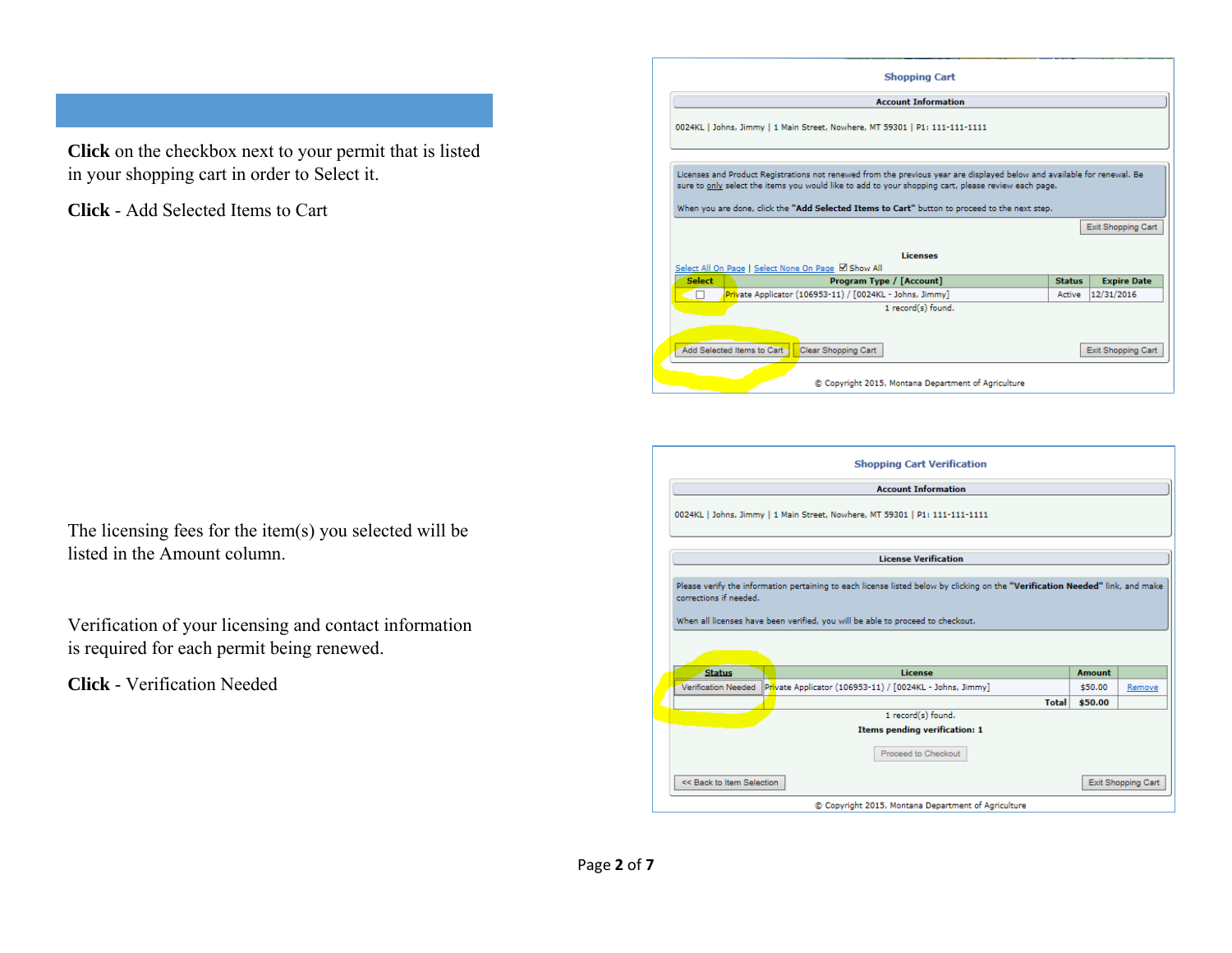Update your contact information if needed.

Under Mailing Address, you can enter a different mailing address by clicking on "Use this address" and then entering the additional information.

NOTE: if you have moved to another county then you may be in a different licensing district and your expiration date, certification date and permit fees will change accordingly.

When the information is correct,

**Click** – Accept and Continue

You will be returned to your shopping cart,

**Click** – Proceed to Checkout

|                       | Please verify the information listed below, and make corrections if needed. |              |                             |                                     |
|-----------------------|-----------------------------------------------------------------------------|--------------|-----------------------------|-------------------------------------|
|                       |                                                                             |              | <b>Personal Information</b> |                                     |
| First Name:           | Jimmy                                                                       |              | Last Name: Johns            |                                     |
| Middle Initial:       |                                                                             |              | Suffix:                     |                                     |
| Website:              |                                                                             |              |                             |                                     |
|                       | <b>Home Address</b>                                                         |              | Mailing Address @ Use home  | O Use this                          |
| Line $1*$ :           | 1 Main Street                                                               |              |                             | address:<br>address:                |
| Line 2:               |                                                                             |              |                             |                                     |
| $City *i$             | Nowhere                                                                     |              |                             |                                     |
| State <sup>*</sup> :  | Montana                                                                     | $\checkmark$ |                             |                                     |
| ZipCode *: 59301      |                                                                             |              |                             |                                     |
| Country *:            | <b>UNITED STATES</b>                                                        | $\checkmark$ |                             |                                     |
|                       | <b>Contact Information</b>                                                  |              |                             | <b>Mailing Contact Information:</b> |
| Phone:                | 111-111-1111                                                                |              | Title:                      |                                     |
| <b>Email Address:</b> | dreimer2@mt.gov                                                             |              | Name:                       |                                     |
|                       |                                                                             |              | Phone:                      |                                     |
|                       |                                                                             |              | <b>Email Address:</b>       |                                     |

|                        | <b>Shopping Cart Verification</b>                                                                                                                                                                               |               |                    |
|------------------------|-----------------------------------------------------------------------------------------------------------------------------------------------------------------------------------------------------------------|---------------|--------------------|
|                        | <b>Account Information</b>                                                                                                                                                                                      |               |                    |
|                        | 0024KL   Johns, Jimmy   1 Main Street, Nowhere, MT 59301   P1: 111-111-1111                                                                                                                                     |               |                    |
|                        | <b>License Verification</b>                                                                                                                                                                                     |               |                    |
| corrections if needed. | Please verify the information pertaining to each license listed below by clicking on the "Verification Needed" link, and make<br>When all licenses have been verified, you will be able to proceed to checkout. |               |                    |
| <b>Status</b>          | License                                                                                                                                                                                                         | <b>Amount</b> |                    |
| Completed              | Private Applicator (106953-11) / [0024KL - Johns, Jimmy]                                                                                                                                                        | \$50.00       | Remove             |
|                        | <b>Total</b>                                                                                                                                                                                                    | \$50.00       |                    |
|                        | 1 record(s) found.<br>All items are verified. You are ready to check out.<br>Proceed to Checkout<br><< Back to Item Selection                                                                                   |               | Exit Shopping Cart |
|                        | C Copyright 2015, Montana Department of Agriculture                                                                                                                                                             |               |                    |
|                        |                                                                                                                                                                                                                 |               |                    |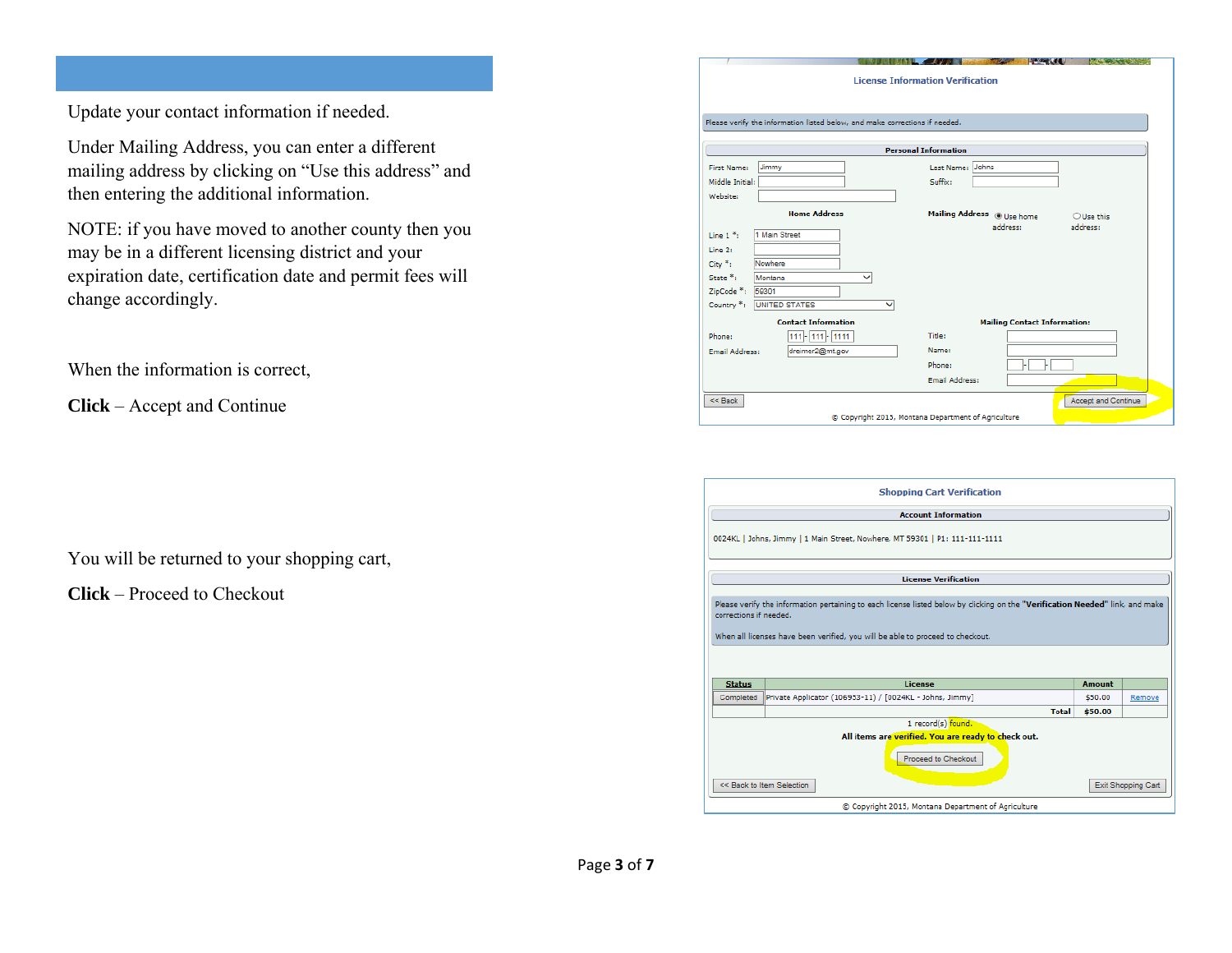Update the email address on the checkout page if needed, this is where your payment receipt will be emailed.

**Click** – Proceed to go to the payment system

| The NIC payment site will open showing your              |
|----------------------------------------------------------|
| transaction detail that includes various fee splits that |
| are used by the accounting department.                   |

The transaction summary total will be updated according to the type of payment that you select.

**Select** the payment type, credit or eCheck.

Note: an eCheck uses your checking account number and routing number to withdraw funds from your bank.

**Click** - Next

|                                                                                                                              | <b>In the Second State</b> |
|------------------------------------------------------------------------------------------------------------------------------|----------------------------|
| Checkout                                                                                                                     |                            |
| <b>Account Information</b>                                                                                                   |                            |
| 0024KL   Johns, Jimmy   1 Main Street, Nowhere, MT 59301   P1: 111-111-1111                                                  |                            |
| <b>Shopping Cart</b>                                                                                                         |                            |
| <b>Item</b>                                                                                                                  | <b>Amount</b>              |
| Private Applicator (106953-11) / [0024KL - Johns, Jimmy]                                                                     | \$50.00                    |
| <b>Total</b>                                                                                                                 | \$50.00                    |
| 1 record(s) found.                                                                                                           |                            |
|                                                                                                                              |                            |
| <b>Credit Card Information</b>                                                                                               |                            |
| Email <sup>8</sup> :<br>dreimer2@mt.gov                                                                                      |                            |
| A confirmation email will be sent to the email address you provided above.                                                   |                            |
| Once you click the Proceed button you will be taken to the Common Checkout Page to complete the payment process<br>securely. |                            |
| Upon successful completion of the application and payment process, a service fee will be added to your method of payment.    |                            |
| Proceed<br>$<<$ Back                                                                                                         | Exit Shopping Cart         |
| C Copyright 2015, Montana Department of Agriculture                                                                          |                            |

| <b>Transaction Detail</b>            |                                                              |               |          |         |                                                                              |
|--------------------------------------|--------------------------------------------------------------|---------------|----------|---------|------------------------------------------------------------------------------|
| SKU                                  | Description                                                  | Unit<br>Price | Quantity | Amount  | <b>Transaction Summary</b>                                                   |
| 10_501106_303PEST-<br>NB 02193       | Private Applicator (106953-11) / (0024K). -<br>Johns, Jimmy] | \$15.00       | ś.       | \$15.00 | Private Applicator (106953-11) / (0024KL -<br>\$15.00<br>Johns, Jimmy]       |
| 10 501A00 303PEST-<br>NB_02193       | Private Applicator (106953-11) / [0024KL -<br>Johns, Jimmy)  | \$5.00        | T.       | \$5.00  | Private Applicator (106953-11) / (0024K)<br>\$5.00<br>Johns, Jimmy]          |
| 10 501106 303PEST 02193              | Private Applicator (106953-11) / (0024KL -<br>Johns, Jimmy)  | \$15.00       | t.       | \$15.00 | Private Applicator (106953-11) / 60024KL -<br>\$15.00<br>Johns, Jimmy!       |
| 10_521051_303PEST-D_02193            | Private Applicator (106953-11) / (0024K), -                  | \$15.00       | ÷        | \$15.00 | Private Applicator (106953-11) / (0024KL -<br>\$15.00<br>Johns, Jimmy)       |
| Total                                | Johns, Jimmy]                                                |               |          | \$50.00 | <b>TOTAL</b><br>\$50.00                                                      |
|                                      |                                                              |               |          |         | Need Help?<br>Select Payment Method and Continue to proceed<br>with payment. |
| Payment<br>Payment Type              |                                                              |               |          |         |                                                                              |
|                                      | Payment Type *<br>$\overline{\mathbf{v}}$<br>Select One      |               |          | Next 3  |                                                                              |
| Customer Information<br>Payment Info |                                                              |               |          |         |                                                                              |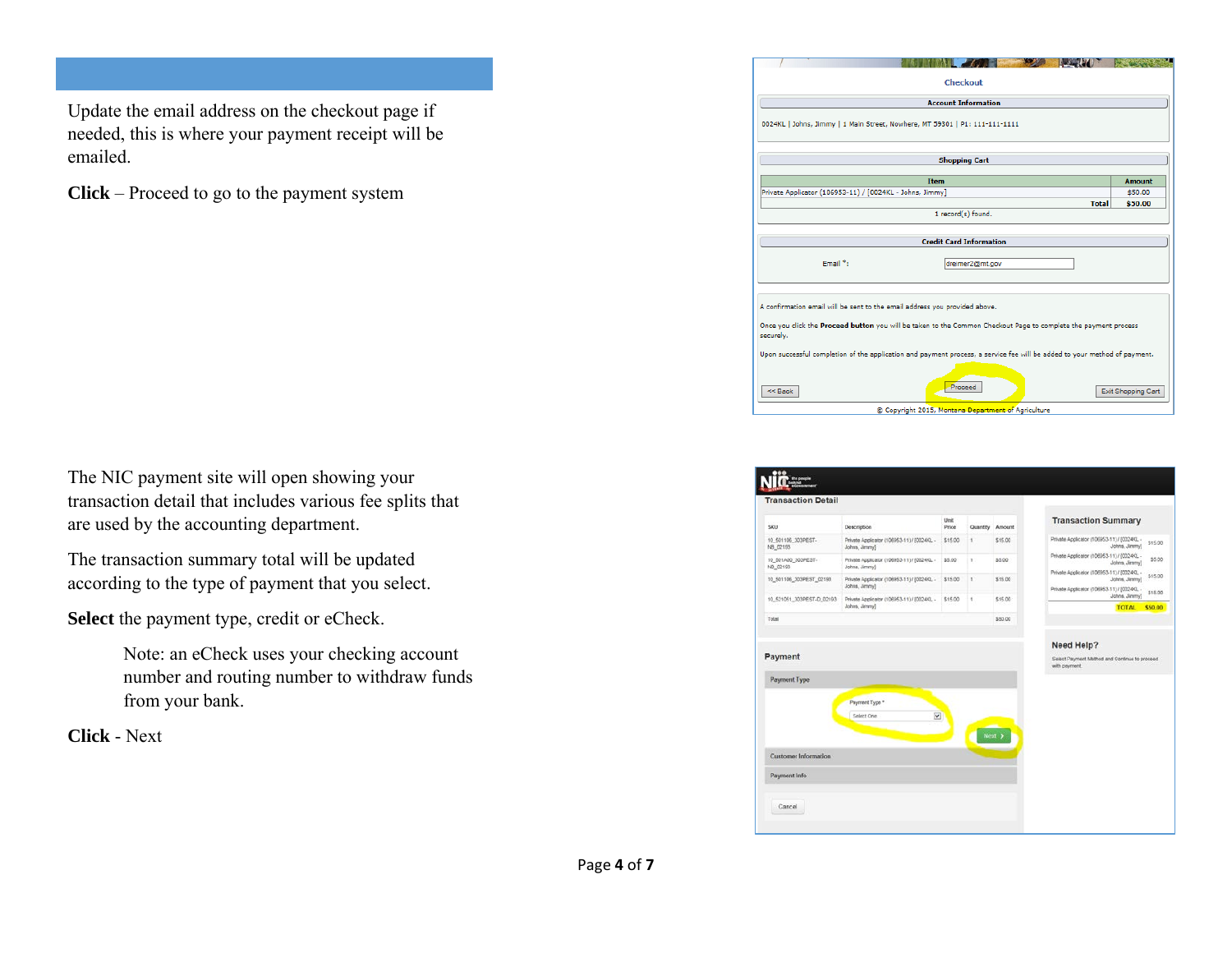Update the customer information if required. The name and zip code must match the address for the payment card or eCheck account being used.

The summary total will include the service fee: Credit or debit cards are  $$1.25 + 1.995\%$  of the fee total and eChecks are a \$2.00 flat fee for any total.

**Click** – Next

**Enter** your payment card information or eCheck accounting and routing numbers as required. American Express is not accepted due to their higher service fees.

**Click** – Next

|                   |                         |                 | Complete all required fields [11] | <b>Transaction Summary</b>                                   |         |
|-------------------|-------------------------|-----------------|-----------------------------------|--------------------------------------------------------------|---------|
| Country           |                         |                 |                                   |                                                              |         |
| United States     | $\overline{\mathbf{v}}$ |                 |                                   | Private Applicator (106953-11) / [0024/0, -<br>Johns, Jimmy] | \$15.00 |
| First Name *      |                         | Last Name *     |                                   | Private Applicator (106953-11) / [0024KL -                   | \$5.00  |
| Jenny             |                         | Johns           |                                   | Johns, Jimmy)<br>Private Applicator (106953-11) / [0024KL -  | \$15.00 |
| Company Name      |                         |                 |                                   | Johns, Jimmy)<br>Private Applicator (106953-11) / (0024/0, - | \$15.00 |
|                   |                         |                 |                                   | Johns, Jimmy)                                                |         |
| Address *         |                         |                 |                                   | <b>TOTAL</b> \$52.25                                         |         |
| 1 Main Street     |                         |                 |                                   |                                                              |         |
| Address 2         |                         |                 |                                   | Need Help?                                                   |         |
|                   |                         |                 |                                   | Please complete the Customer Information Section             |         |
| City *            |                         | State *         |                                   |                                                              |         |
| Nowhere           |                         | Select State    | $\mathbf v$                       |                                                              |         |
| ZIP/Postal Code * |                         |                 |                                   |                                                              |         |
| 59301             |                         |                 |                                   |                                                              |         |
| Phone *           |                         | Email dis       |                                   |                                                              |         |
|                   |                         | dreimer2@mt.gov |                                   |                                                              |         |

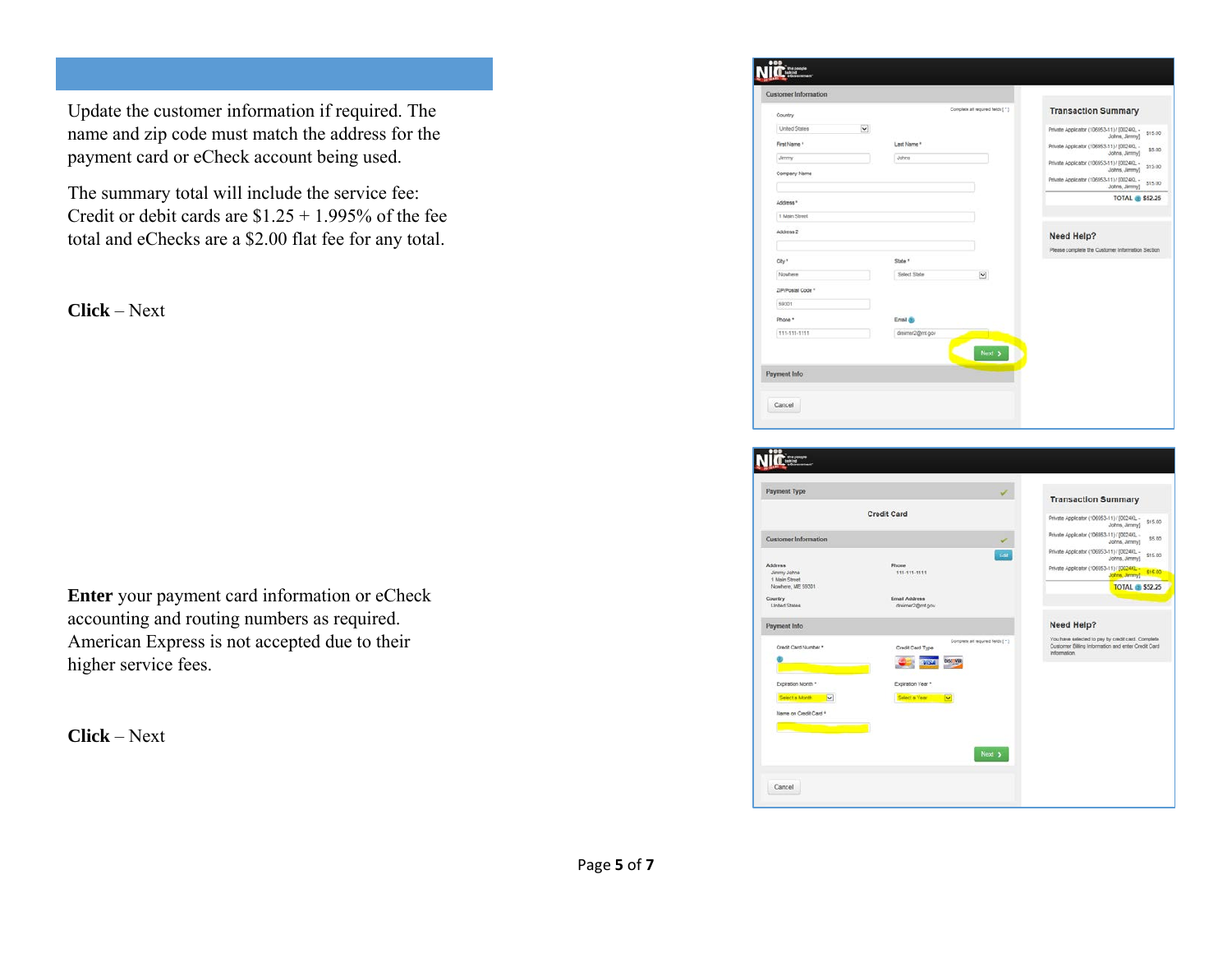Review the information you have entered and click Edit to change something or Cancel to quit. If you click on Cancel then your browser typically needs to be closed and reopened in order to log back into your account.

If it is ok then continue…

**Click** – Submit Payment.

The transaction confirmation page will open after completing a successful payment.

You can print your license(s) from this page by clicking on the "Print" hyperlink. A pdf file of your license will be opened which you can print and/or save on your computer or other device.

**Click** – Back to Account Home

to return to your home page.

| <b>Payment</b>                                                      |                                               |
|---------------------------------------------------------------------|-----------------------------------------------|
| <b>Payment Type</b>                                                 |                                               |
|                                                                     | <b>Credit Card</b>                            |
| <b>Customer Information</b>                                         |                                               |
| <b>Address</b><br>Jimmy Johns<br>1 Main Street<br>Nowhere, ME 59301 | Edit<br>Phone<br>111-111-1111                 |
| Country<br><b>United States</b>                                     | <b>Email Address</b><br>dreimer2@mt.gov       |
| <b>Payment Info</b>                                                 |                                               |
| <b>Credit Card</b><br>Visa **** 1111<br>Exp. 02/2019                | Edit<br><b>Name on Credit Card</b><br>testing |
| Cancel                                                              | <b>Submit Payment</b>                         |
|                                                                     |                                               |

|                                                                                                                                                                                                                                                                                                                                                                                                                                                                       |                                                                                                                                                      | <b>Account Information</b> |       |               |                  |
|-----------------------------------------------------------------------------------------------------------------------------------------------------------------------------------------------------------------------------------------------------------------------------------------------------------------------------------------------------------------------------------------------------------------------------------------------------------------------|------------------------------------------------------------------------------------------------------------------------------------------------------|----------------------------|-------|---------------|------------------|
| 0024KL   Johns, Jimmy   1 Main Street, Nowhere, MT 59301   P1: 111-111-1111                                                                                                                                                                                                                                                                                                                                                                                           |                                                                                                                                                      |                            |       |               |                  |
| Your MTPlants order has been processed successfully.<br>Order Number: a0a8d329-97d3-40d4-b563-cc8f96949b89<br>Total: \$50.00 + \$2.25 Service Fee.<br>Below is a summary of your order. This document serves as a record for your transaction.<br>You will also receive an electronic receipt via the email address you provided on the checkout page.<br>If you did not recieve a confirmation email and would like a record of the payment, please print this page. |                                                                                                                                                      |                            |       |               |                  |
|                                                                                                                                                                                                                                                                                                                                                                                                                                                                       |                                                                                                                                                      |                            |       |               |                  |
|                                                                                                                                                                                                                                                                                                                                                                                                                                                                       |                                                                                                                                                      | <b>Shopping Cart</b>       |       |               |                  |
|                                                                                                                                                                                                                                                                                                                                                                                                                                                                       | Please click on the "Print" links below to view and print your licenses.<br>If you have trouble printing, view the Frequently Asked Questions (FAQ). |                            |       |               |                  |
|                                                                                                                                                                                                                                                                                                                                                                                                                                                                       | <b>Item</b>                                                                                                                                          |                            |       | <b>Amount</b> | License          |
| Private Applicator (106953-11) / [0024KL - Johns, Jimmy]                                                                                                                                                                                                                                                                                                                                                                                                              |                                                                                                                                                      |                            |       | \$50.00       | <b>Print</b>     |
|                                                                                                                                                                                                                                                                                                                                                                                                                                                                       |                                                                                                                                                      |                            | Total | \$50.00       | <b>Print All</b> |
|                                                                                                                                                                                                                                                                                                                                                                                                                                                                       |                                                                                                                                                      | 1 record(s) found.         |       |               |                  |
|                                                                                                                                                                                                                                                                                                                                                                                                                                                                       |                                                                                                                                                      |                            |       |               |                  |
| Transaction Date: 11/3/2016<br>Credit Card: *1111<br>Credit Card Confirmation =: TEST123<br>Total Amount Charged: \$52.25                                                                                                                                                                                                                                                                                                                                             |                                                                                                                                                      |                            |       |               |                  |